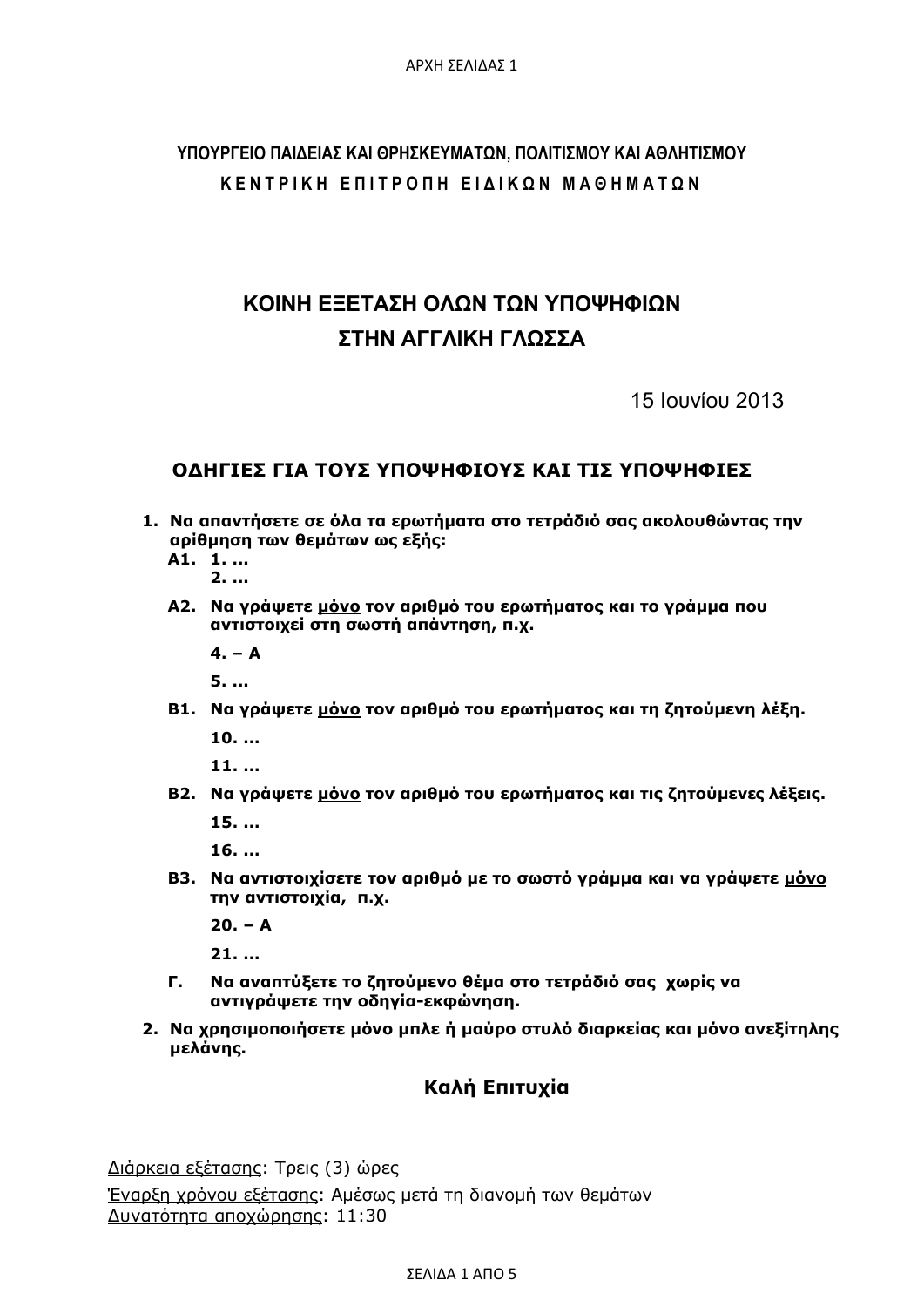**Α. Read the text below and respond to tasks A1 and A2**.

#### **WHAT IS YOUR QUESTION?**

**Critical thinking is a teachable skill** 



More than a decade ago cognitive scientists at Vanderbilt University found that what distinguished young adults from children was not the ability to retain facts or apply prior knowledge to a new situation but a quality they called "preparation for future learning". The researchers asked fifth graders and college students to create a recovery plan to protect bald eagles from extinction. Shockingly, the two groups came up with plans of similar quality (although the college students had better spelling skills). From the standpoint of a traditional educator, this outcome indicated that schooling had failed to help students think about ecosystems and extinction, major scientific ideas.

The researchers decided to delve deeper, however. They asked both groups to generate questions about important issues needed to create recovery plans. On this task, they found large differences. College students focused on critical issues of interdependence between eagles and

their habitats ("What type of ecosystem supports eagles?" and "What different kinds of specialists are needed for different recovery areas?"). Fifth graders tended to focus on features of individual eagles ("How big are they?" and "What do they eat?"). The college students had cultivated the ability to ask questions, the cornerstone of critical thinking. They had learned how to learn.

Museums and other institutions of informal learning may be better suited to teach this skill than elementary and secondary schools. At the Exploratorium in San Francisco, we recently studied how learning to ask good questions can affect the quality of people's scientific inquiry. Asking juicy questions appears to be a transferable skill for deepening collaborative inquiry into the science content found in exhibits.

Informal learning environments tolerate failure better than schools. Perhaps many teachers have too little time to allow students to form and pursue their own questions and too much ground to cover in the curriculum and for standardized tests. But people must acquire this skill somewhere. Our society depends on them being able to make critical decisions, about their own medical treatment, say, or what we must do about global energy needs and demands. For that, we have a robust informal learning system that eschews grades, takes all comers, and is available even on holidays and weekends.

*Scientific American,* March 2013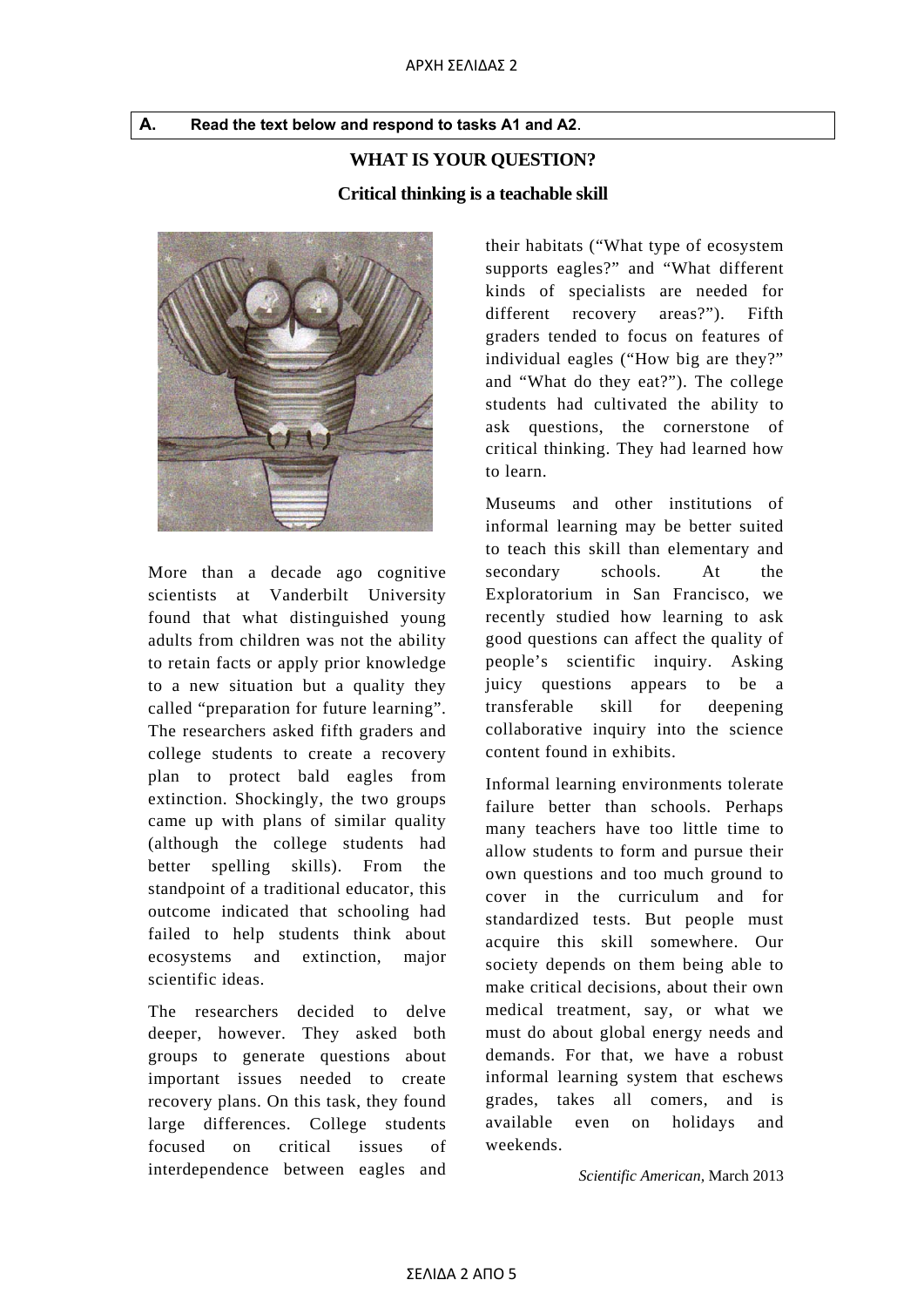#### **Α. ΚΑΤΑΝΟΗΣΗ ΓΡΑΠΤΟΥ ΛΟΓΟΥ**

#### **A1. Answer questions 1-3 using information from the article (up to 20 words each).**

 $(3 \times 4 \text{ points} = 12 \text{ points})$ 

- **1.** What is the main point of the article?
- **2.** Explain what "preparation for future learning" is, according to the text.
- **3.** Is the writer related to the Exploratorium? Justify your answer based on specific words in the text.

#### **A2. Choose the correct answer (A, B, or C) for items 4-9 using information from the article.**

 $(6 \times 3 \text{ points} = 18 \text{ points})$ 

- **4.** According to the University research the main distinction between young adults and children was that the former
	- **A.** could remember facts **B.** had learned how to learn **C.** used what they already knew

**5.** According to the text, in elementary and secondary schools, many teachers

| <b>A.</b> have to teach their | <b>B.</b> avoid giving too many | allow students to pose and |
|-------------------------------|---------------------------------|----------------------------|
| students many things          | tests                           | follow many questions      |

**6.** Researchers found that children thought recovery plans should be based on

| А. | specialists' knowledge <b>B.</b><br>about ecosystems       | information about the<br>extinction of bald eagles                     | C. | facts about individual<br>eagles                            |
|----|------------------------------------------------------------|------------------------------------------------------------------------|----|-------------------------------------------------------------|
|    |                                                            | 7. According to the text, asking the right question is a skill that    |    |                                                             |
| А. | can generate work of $B.$ cannot be taught<br>poor quality |                                                                        |    | <b>C.</b> can improve the quality of<br>scientific research |
|    |                                                            | 8. According to the writer, critical thinking can be better cultivated |    |                                                             |
|    |                                                            |                                                                        |    |                                                             |

| <b>A.</b> in institutions of<br>informal learning | <b>B.</b> in primary and secondary <b>C.</b> at home during holidays<br>schools | and weekends |
|---------------------------------------------------|---------------------------------------------------------------------------------|--------------|
|                                                   |                                                                                 |              |

- **9.** An informal learning system
	- **A.** is very strict in marking **B.** accepts anyone interested **C.** cannot be reached on week days

#### **Β. ΓΛΩΣΣΙΚΗ ΕΠΙΓΝΩΣΗ**

**B1. Use the correct form of the following words (A-H) to complete the sentences 10-14, as in the example. There are TWO words you do not need.** 

 $(5 \times 2 \text{ points} = 10 \text{ points})$ 

| −… | . . | w. | ----              |
|----|-----|----|-------------------|
|    |     | w. | uu<br>.<br>$\sim$ |

#### **Example:** The *preparations* for the royal wedding kept thousands of people busy**.**

| ∶ 10.  | Economists say that a third of all workers who have kept their jobs in the<br>saw their wages frozen or cut.           |
|--------|------------------------------------------------------------------------------------------------------------------------|
| ∶ 11.  | A Matisse painting that fetched a high price showed a colourful background and a<br>female figure in an elegant dress. |
| ั่ 12. | Parents should ensure that if their children have a computer in their bedroom, they know<br>what isn't<br>to watch.    |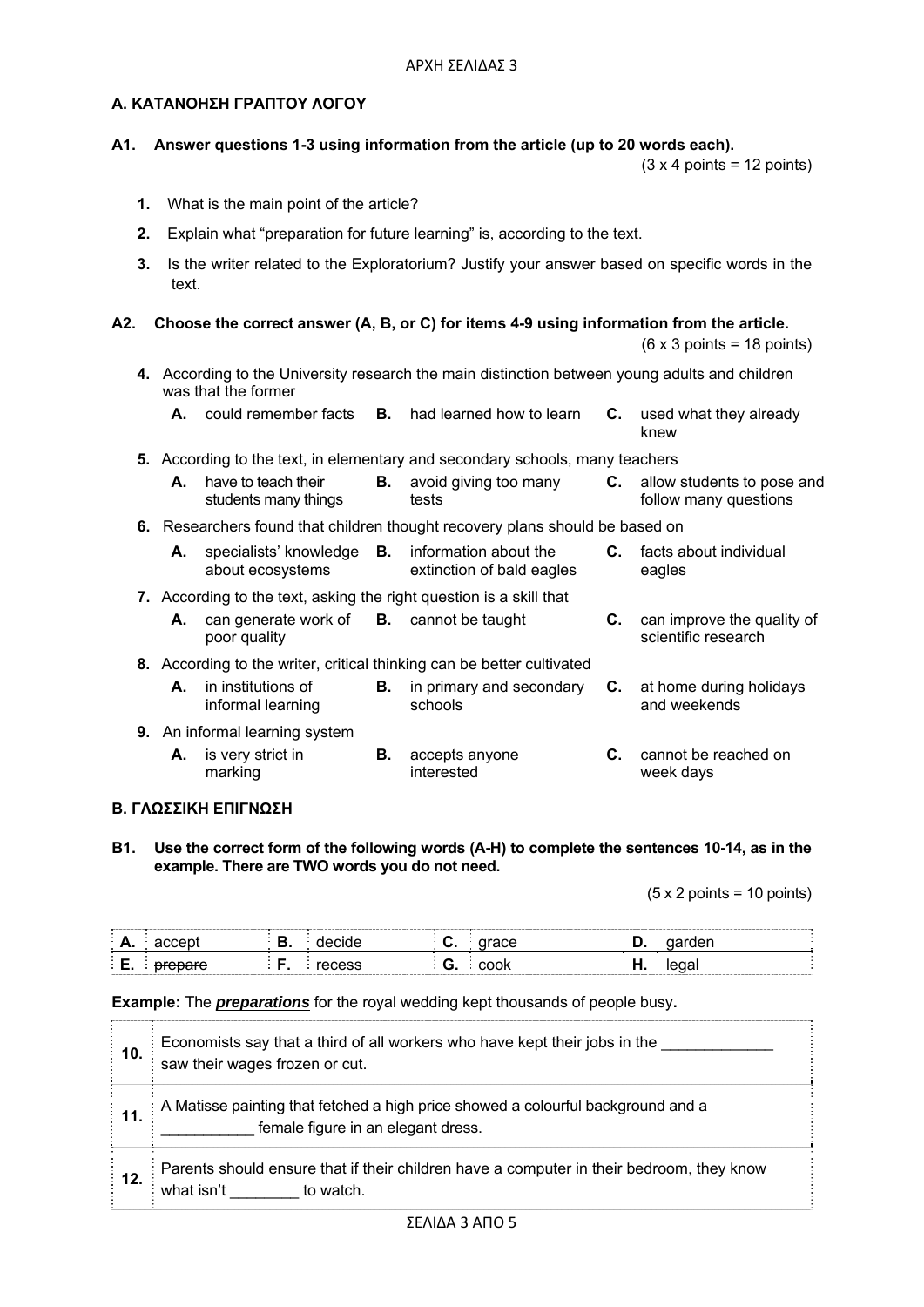| $\frac{1}{2}$ 13. I shall have to think everything through before I make my final                                                                                                 |
|-----------------------------------------------------------------------------------------------------------------------------------------------------------------------------------|
| <b>14.</b> The police have arrested three businessmen on suspicion of receiving $\frac{1}{2}$ from a computer company in return for covering up its financial losses.<br>payments |

#### **B2. Fill in the gaps with two words in the statements of Column B, so that they have a similar meaning with the statements of Column A, as in the example.**

 $(5 \times 2 \text{ points} = 10 \text{ points})$ 

|     | <b>Example:</b> I won't put up with this behaviour any<br>longer.                                                    | I will not tolerate this behaviour any longer.                                |
|-----|----------------------------------------------------------------------------------------------------------------------|-------------------------------------------------------------------------------|
|     |                                                                                                                      |                                                                               |
|     | <b>COLUMN A</b>                                                                                                      | <b>COLUMN B</b>                                                               |
| 15. | Close friends can always think of each other's<br>help as given.                                                     | Mutual help between close friends can<br>safely be taken _____________.       |
| 16. | The minute he walked in, the storm broke out.                                                                        | had he entered the<br>house, than the storm began.                            |
| 17. | You must hand in your essay before you leave<br>the room.                                                            | Students are expected to submit their<br>essay prior ______ _______ the room. |
| 18. | The manager will consider your application, but<br>make sure you fill it in at least two days before<br>the meeting. | Your application will be considered,<br>it is completed well in<br>advance.   |
| 19. | If Sue studies harder, she'll have more chances<br>of passing the exam.                                              | The harder Sue studies, the<br>she is to pass the exam.                       |

#### **B3. Match items 20-24 (Column A) with options A-G (Column B) to make complete statements. In Column B, there are TWO options you do not need.**

(5 x 2 points = 10 points)

|     | <b>COLUMN A</b>                                           | <b>COLUMN B</b>                                                                                     |
|-----|-----------------------------------------------------------|-----------------------------------------------------------------------------------------------------|
| 20. | While knowledge may be power,                             | A. medicine is moving toward "multiplex"<br>testing for lots of things at once".                    |
| 21. | Then there is the long-term challenge                     | <b>B.</b> when people realize that the return<br>journey is less expensive.                         |
| 22. | As the cost of testing declines,                          | <b>C.</b> in order to predict risks after an<br>operation.                                          |
| 23. | One of the things people need to be educated<br>about     | <b>D.</b> genetic testing also brings with it<br>tremendous practical and psychological<br>fallout. |
| 24. | Patients should be given exercise tests before<br>surgery | <b>E.</b> of living with a genetic spectre lurking in<br>the background.                            |
|     |                                                           | <b>F.</b> is the difference of having a disease and<br>being at risk for a disease.                 |
|     |                                                           | <b>G.</b> they hoped that they dodged the genetic<br>bullet.                                        |